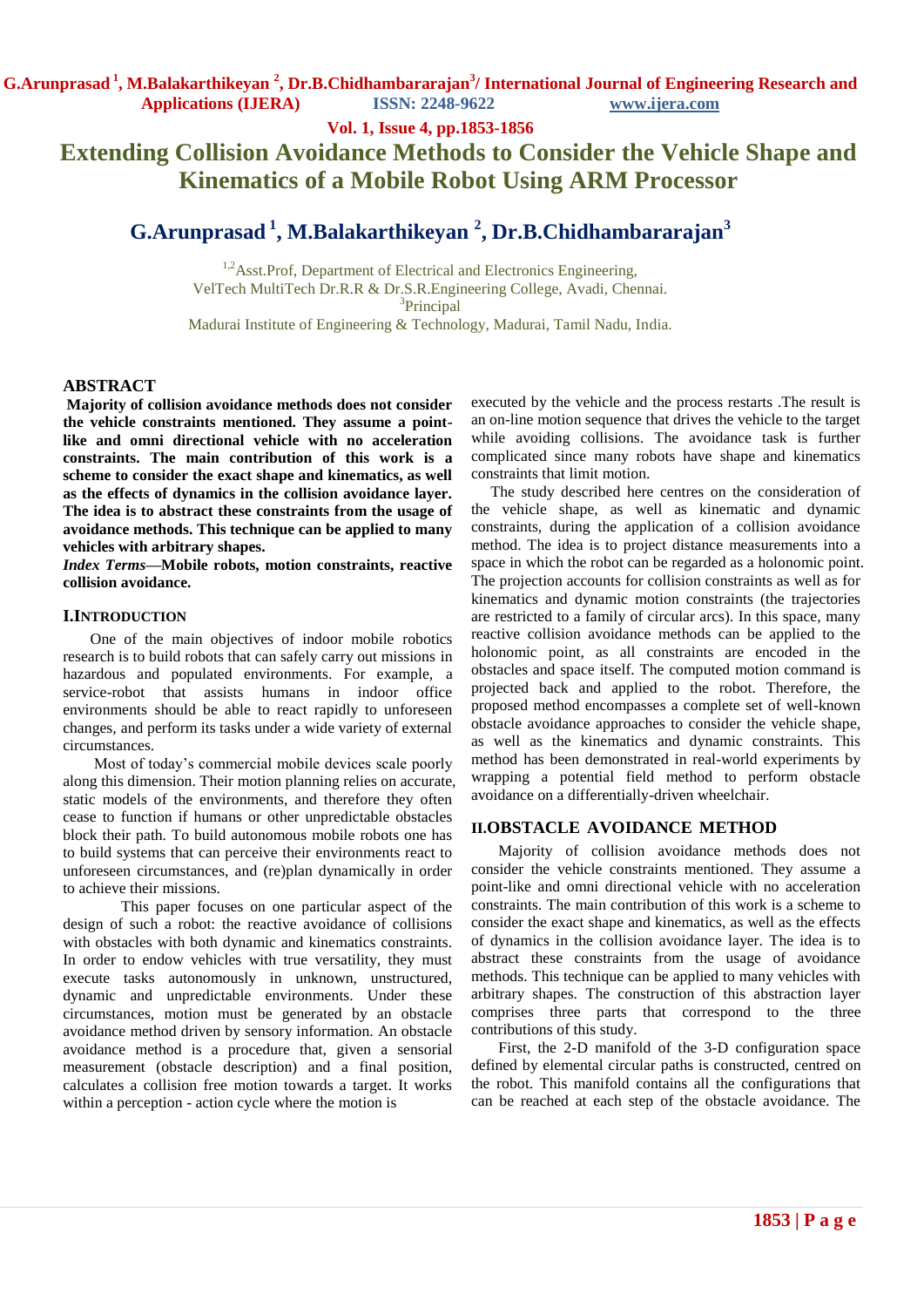## **Vol. 1, Issue 4, pp.1853-1856**

contribution is the exact calculation of the obstacle representation in this manifold for any vehicle shape. In this manifold, a point represents the vehicle.

 Second, the exact calculation of the admissible configurations is described, which result from the obstacle regions computed previously (with the assumption that the braking path is a circular elemental path, typical in obstacle avoidance). Furthermore, the reachable configurations obtained by reachable commands in the manifold are represented. The effect of dynamics is represented in the manifold.

 Third, a change of coordinates in the manifold is proposed so that the circular paths become straight segments. With the manifold represented in such coordinates, the motion is free of kinematics constraints. As a result, the 3-D collision avoidance problem with shape, kinematics, and dynamics is transformed into a simple problem of moving a point in a 2-D space with no constraints. Thus, methods that ignore these constraints become applicable.

 We characterize next a feasible circular motion. In the robot system of reference, an admissible circular path contains the origin, and the instantaneous turning centre is on the *Y*axis. Then, if  $(x, y)$  is a point in the workspace, there is only one circle going through  $\{(x, y), (0, 0)\}$  and having its centre in the *Y*-axis. The radius of that circle is:



Fig.1 Plane showing the obstacle $(x,y)$ 

$$
\begin{array}{cc} & 2 & 2 \\ R=\underline{X}+\underline{Y} & \\ 2Y & \end{array}
$$

Such that by sensory information we can identify  $(x, y)$  and by means of (x, y) we can identify R, *θ*

 We have discussed how the admissible elementary paths of the vehicles considered are circles. We identified the manifold of the configuration space, as a function, which represents all the configurations reachable under circular motions. We also provided a calculus to compute the exact bounds of the collision region. In this section we propose a change of coordinates so that elementary paths become straight segments with the new coordinates. The Ego-Kinematics change of coordinates transforms the domain of the manifold R2 into  $R \times S1$ .

$$
(x, y) \rightarrow (L, \alpha)
$$

Where the distance to a point is the arc length L measured over the circle that reaches that point, and the angle univocally represents this circle. Next, we discuss the computation of both coordinates. In the robot system of reference, the radius r of the circle that goes through point  $(x, y)$  and the vehicle orientation θ .The distance to the point measured along the circle is the arc length:

$$
L = |x|, y = 0
$$

 $|r \cdot \theta|$ , y not equal to '0'



Fig2: This figure shows how a differential-drive vehicle reaches a point of the space  $(x, y)$  by a circular path (of radius *r*). On a point of the *X*-axis, the angle  $\alpha$  is tangent to the circle.

 This distance is the first coordinate. The second coordinate has to identify the circle univocally and give the sense of travel. The turning radius r is a unique descriptor of the circle going through a point and that complies with the motion constraints. However, this descriptor is unbounded while we search a bounded representation. This is achieved through an angular variable, constructed as follows. Let px be a point in the X-axis (for example the  $(0, 1)$ ). Let T be the line joining  $(0, r)$  and px. Then,  $\alpha$  is the angle comprised between the perpendicular line to T and the X-axis:

$$
\alpha' = \arctan(1/R)
$$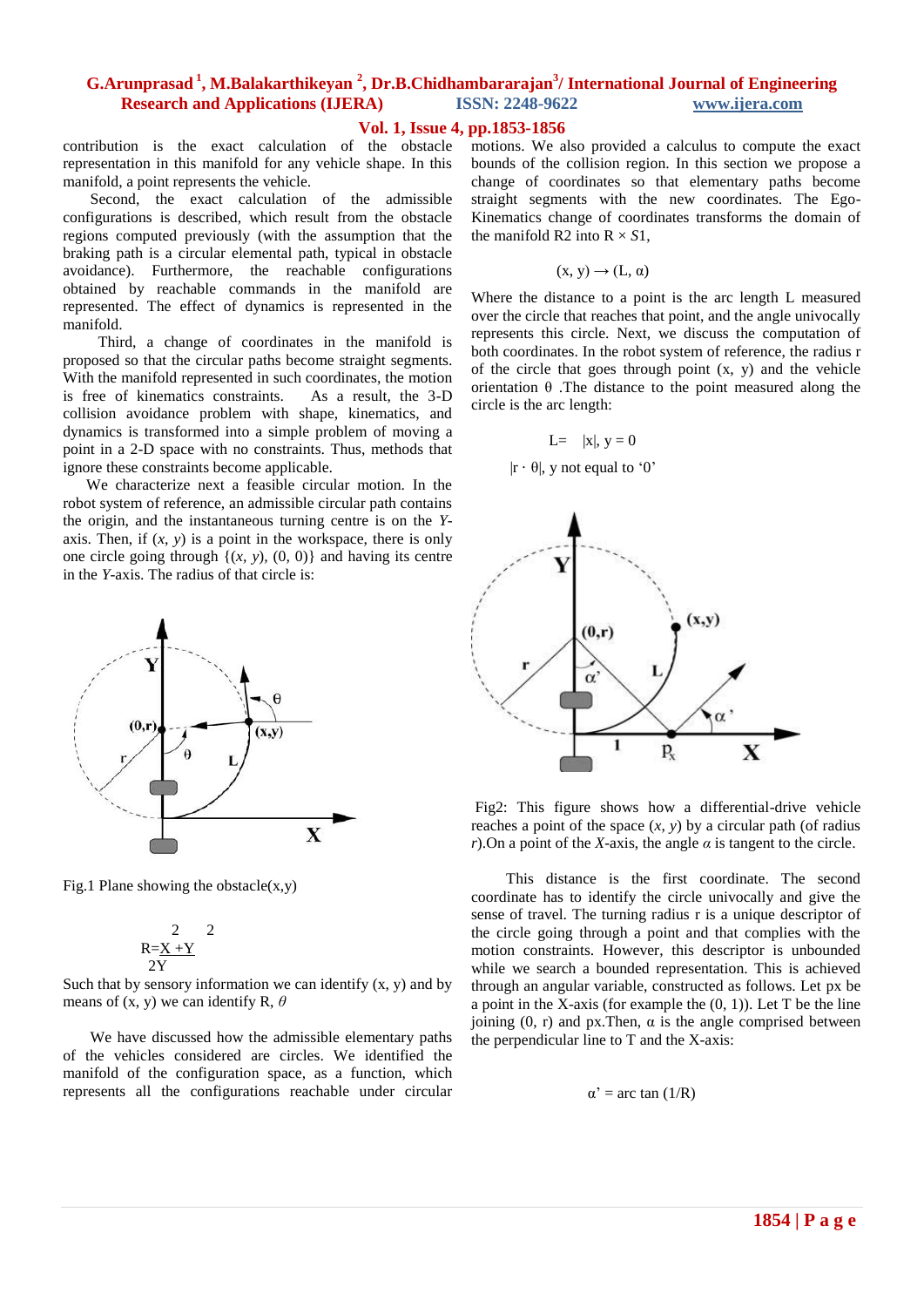#### **Vol. 1, Issue 4, pp.1853-1856**

This definition implies that when  $x \geq 0$  the direction of travel is "forward" (the angle  $\alpha$  is equal to  $\alpha$ ), and when  $x < 0$  the motion is "backward" ( $\alpha$  is the result of the same calculus assuming the symmetrical problem with respect to the Y-axis). Notice that each value of αs univocally determines a turning radius, Rs

| $\text{Rs } = 1/\tan{(\alpha s)}$ | For $\alpha$ s=+90 to -90 |
|-----------------------------------|---------------------------|
|-----------------------------------|---------------------------|

$$
= 1/\tan\left(\text{sign}\left(\alpha s\right).\pi - \alpha s\right) \quad \text{otherwise}
$$



Fig3: This figure shows how, where the point is located in the positive *X*-axis, the value of  $\alpha$  is  $\alpha$ . If the point is in the negative axis, the problem is symmetrical with respect to the *Y*-axis.

Thus the coordinate  $\alpha$  distinguishes the direction of travel cos  $\alpha s \geq 0$  is "forward" motion while the opposite is "backward" (although r and  $\alpha$  do not differentiate the direction).

 In summary, we represent ARM in a new coordinate system where the motion is omni directional (without kinematics constraints) whereas it represents a motion over an admissible path for the robot

## I. **ABSTRACTION OF THE SHAPE AND KINEMATICS CONSTRAINTS FROM THE OBSTACLE AVOIDANCE METHOD**

 In this section we use the previous results to abstract the shape and the kinematics of the vehicle from obstacle avoidance methods. These techniques work within a cycle, computing on-line collision free motion given a description of the obstacles and a destination. The motion is executed by the vehicle and the process restarts. The idea is to build an abstraction layer so that the solutions computed consider the shape and the motion constraints of the vehicle without redesigning the method. This is achieved by including two stages:

(1) Incorporate the shape and the kinematics before the method application and

(2) Motion computation.

At each iteration the procedure is:

**Shape:** Construction of the region in collision with the obstacles.

**Kinematics:** Change of coordinates of the collision region.

**Obstacle avoidance***:* Application of the obstacle avoidance method, to compute the most promising Motion direction αs

**Motion:** The direction solution αsol is transformed into a motion command (v, w) as follows. First, we compute the radius solution rsol. Then, we compute a command  $(v, w)$  that preserves the turning radius  $v = w$ .rsol.

Any command on the line with slope rsol is valid. One strategy to select one command is to reduce the module of the speed vector mv as a function of the distance to the closest obstacle:

> $mv = mv$  max, for dobs  $\ge$  dmin  $=$  mv max. dobs/ dmin , otherwise

 Where mv max is the distance from the velocity origin to the bound of the rectangle of maximum velocities, dobs is the distance to the closest obstacle in, and dmin is a distance threshold to check whether the velocity is maximum.

(V, w) = (mv · cos γsol, mv · sin γsol), for  $\alpha s = +90$  to -90  $=$  ( $-mv \cdot cos \gamma sol$ ,  $mv \cdot sin \gamma sol$ ), otherwise

Where  $\gamma$ sol = arc tan (1/*r*sol).

#### **III.EXPERIMENTAL RESULTS**

 The objective of this section is to validate our methodology with two obstacle avoidance methods working on a real vehicle with shape (square) and kinematics constraints (differential-drive).

The robot is square  $(0.8 \times 0.8m)$  differential-drive. In order to collect information about the obstacles, the vehicle was equipped with 3 IR sensors for the view of 180 degrees. All calculations were carried out on ARM LPC 2148.

In the experiments, two aspects were tested: